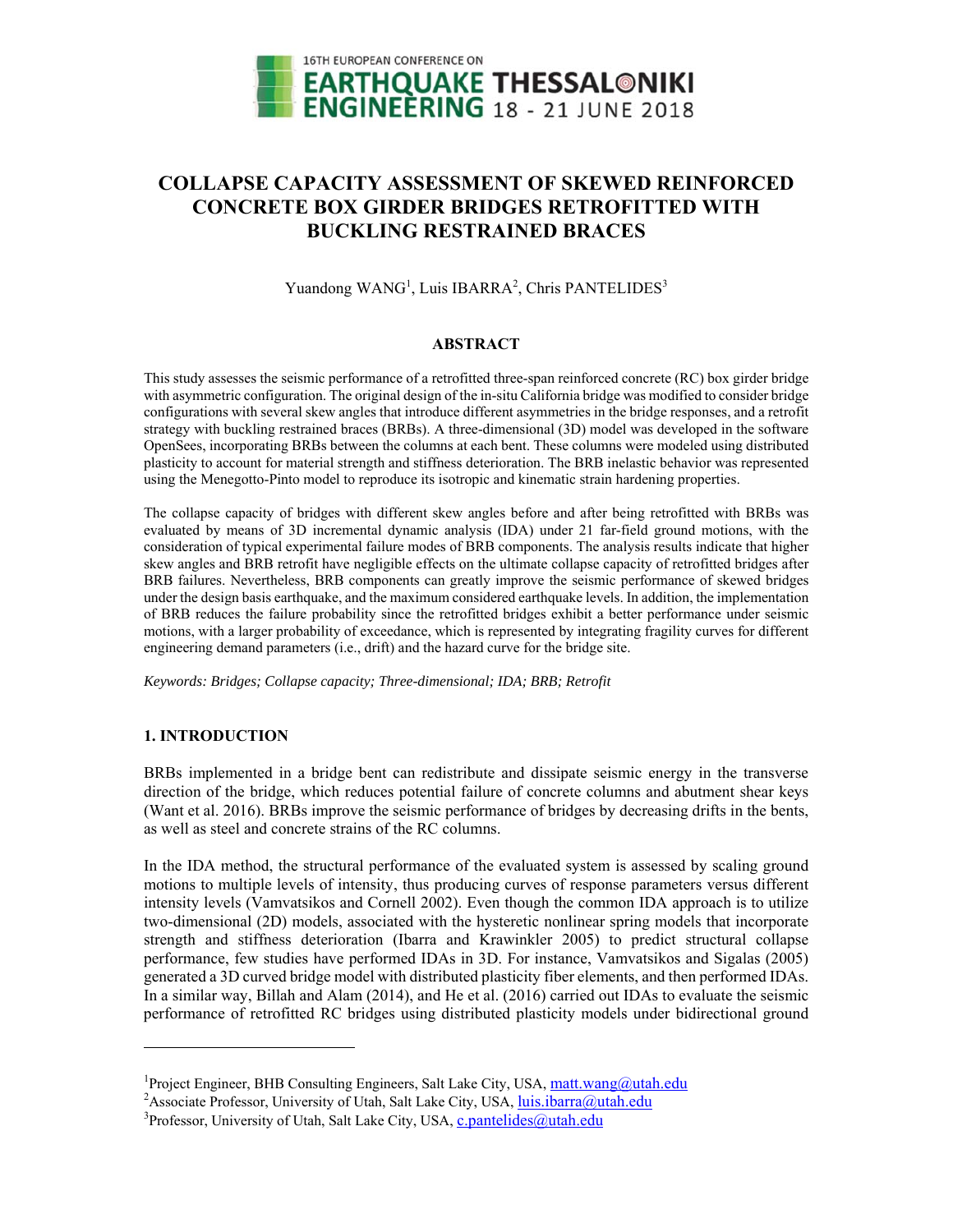motions. However, a systematic method to define the material properties of distributed plasticity models is still needed to perform 3D IDAs. In addition, the concentrated plasticity and distributed plasticity model have not been previously compared to evaluate their capability to predict structural collapse capacity.

Previous numerical and experimental studies showed that BRB components in the bridge bent help the structure dissipate seismic energy, and improve the seismic performance of bridge in the transverse direction (El-Bahey and Bruneau 2011, Bazaez and Dusicka 2016, Wang et al. 2016, Upadhyay and Pantelides 2017). BRBs have also been proposed to increase the seismic capacity of bridge deck in the longitudinal direction of bridge (Celik and Bruneau 2009, Pantelides et al. 2016). However, few studies have assessed the ultimate capacity of BRBs, especially under seismic events with high magnitude.

In this study, IDA is carried out to investigate the collapse capacity of RC skewed bridges before and after being retrofitted with BRBs. For this purpose, the material properties of distributed plasticity fiber models are calibrated with experimental results that include material deterioration. A 3D distributed plasticity model is first calibrated with a 2D concentrated plasticity model in a 2D realization. The influence of skew angle and BRB retrofit is then studied by using 3D IDAs with the validated distributed plasticity fiber models. The benefit of BRB retrofit is further investigated by comparing the annual frequency of collapse of the original bridges and the retrofitted skewed bridges in the 3D realization.

# 2. **BRIDGE CHARACTERISTICS AND MODELING**

# *2.1 General Description*

The evaluated systems are three-span cast-in-place RC box girder skewed bridges. The bridge models are modified based on an existing bridge with a total length of 127.5 m and a 36° skew angle, located in Ripon, CA (Kaviani et al. 2012). The original in-situ bridge is expected to meet the life safety requirements without BRB retrofit, but its operational limits may be exceeded under the design basis earthquake. That is, according to current codes, a seismic retrofit would be needed to keep the bridge's seismic performance under the operational limit states. Then, the retrofit decision depends on the consequences of bridge downtime.

The bridge bent has three circular columns with a diameter of 1.68 m, and a height of 7.38 m. The longitudinal reinforcement in the columns is arranged in bundles of two rebars, with a total of 34 No. 14 rebars (43 mm in diameter). The columns are pin-connected to the foundation and only the interior longitudinal reinforcement is continuously connected to the foundation, with an expansion joint filler injected into the column edges. The piers are supported on 24 H-shaped  $305 \times 79$  steel bearing piles per column, while the seat-type abutments have 9 bearing pads and 40 piles underneath. In this study, the pin connections are utilized at the bent columns, according to Caltrans' recommendations (Caltrans 1999). Several modified bridge models with the same deck length and width are evaluated (Figure 1) with different skew angles  $(\alpha)$  with respect to the longitudinal axis.



Figure 1. Skew bridge model configurations with different skew angles.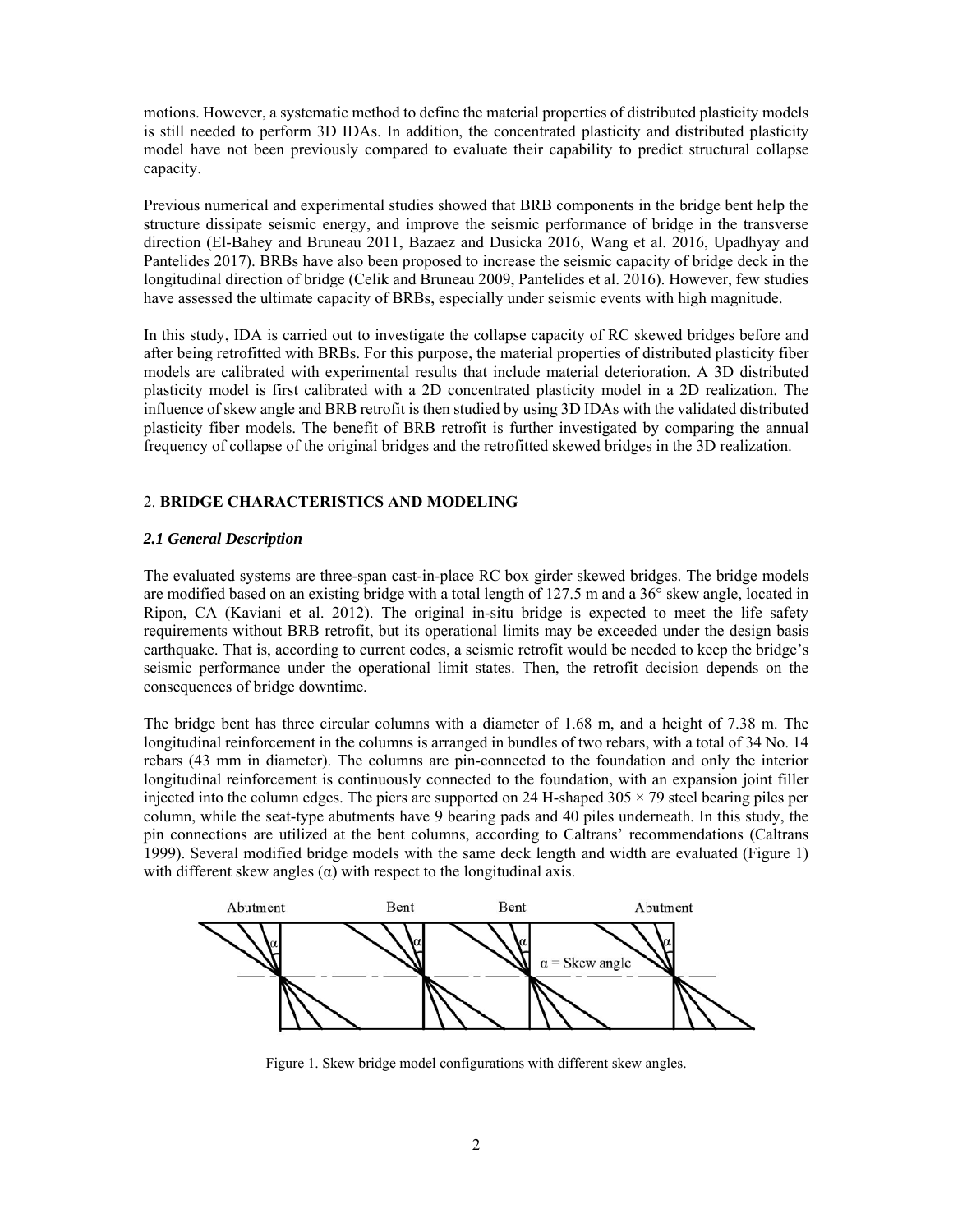#### *2.2 Bridge Numerical Model*

The original numerical model of the investigated bridge was created in OpenSees (McKenna 2010) by Kaviani et al. (2012). Kaviani's model was modified to include BRBs and a new skewed abutment system that was updated from recent experimental tests on soil-structure interaction (SSI) properties of skew abutments (Rollins and Jessee 2012, Marsh 2013), which was applied to a numerical model for the first time. In the longitudinal direction of the bridge abutment, the passive backfill response and the expansion joint are represented with five nonlinear springs and gap elements, respectively (Kaviani et al. 2012). The strength and initial stiffness of the soil springs are defined and modified according to Caltrans' recommendation and recent experimental results (Rollins and Jessee 2012, Marsh 2013). The abutment backfill passive pressure is assumed to be perpendicular to the abutment backwall in bridges with different skew angles. The soil springs are equally spaced and attached to a rigid element, representing the bridge deck. The initial stiffness of the embankment fill material is recommended as 13,333 kN/m/m times the height and length of the abutment backwall under a conservative assumption that the embankment fill material does not meet the requirements of the standard Caltrans specifications (Caltrans 1999).

The soil model considers a reduction of the abutment's ultimate capacity, as the skew angle increases, in accordance with the experimental results from Rollins and Jessee (2012), which results in Equation 1. Furthermore, the properties of the five abutment soil springs are different from each other in the abutment's longitudinal direction. Larger volume of backfill soil is located at the obtuse point behind the abutment stemwall, which results in a larger soil stiffness and strength at the obtuse point than that at the acute point. Due to lack of experimental data, Kaviani et al. (2012) assumed that the largest variation of soil stiffness along the abutment is equal to 30%, when the skew angle  $\alpha = 60^{\circ}$ . In this study, however, the spring stiffness variation was re-defined with the largest variation along the skewed abutment as 160% when the skew angle is 60° (Marsh 2013), as shown in Equation 2.

$$
R_{\text{skew}} = \frac{P_{\text{P-skew}}}{P_{\text{P-non skew}}} = 8.0 \times 10^{-5} \theta^2 - 0.018\theta + 1.0
$$
 (1)

$$
\bar{\beta} = 2.6 \times \frac{\tan \alpha}{\tan 60^\circ} \tag{2}
$$

Using linear-elastic beam-column elements, the deck was modeled with the mass and moment of inertia based on the deck's net area, in agreement with Caltrans requirements. In this study, the bent columns were modeled with concentrated plasticity and distributed plasticity, respectively. In the distributed plasticity model, nonlinear force-based beam-column elements with fiber sections are utilized to capture the material deterioration. Concrete crushing is defined by the Concrete01 material in OpenSees. The compression properties of confined concrete model are the combination of the Modified Kent and Park method (Scott et al. 1982), and the Mander model (Mander 1988). The compression properties of unconfined concrete are defined using Mander's model, as shown in Figure 2.



Figure 2. Stress-strain curves for the distributed plasticity model (a) Concrete, and (b) Steel.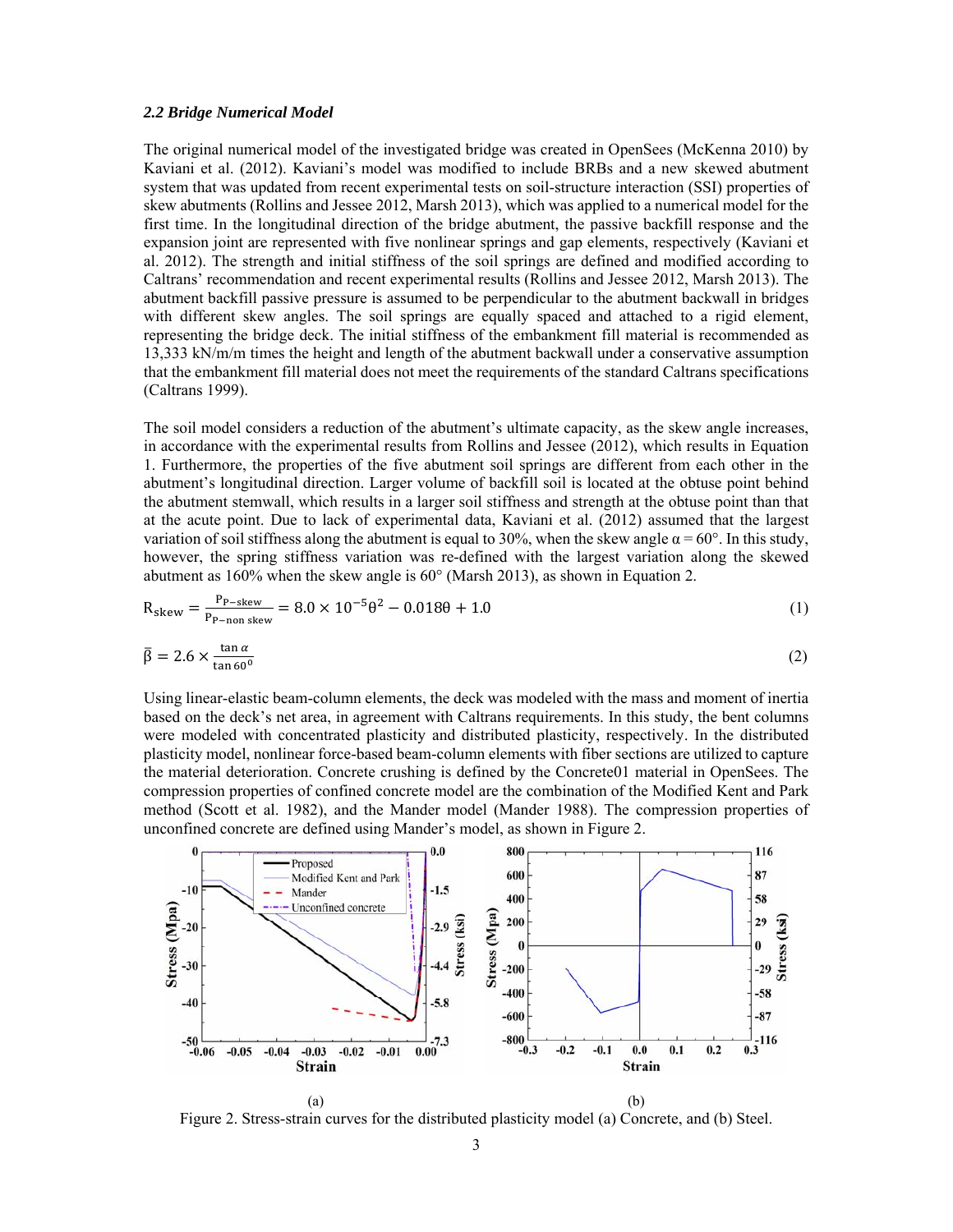The steel degradation in this study includes softening, buckling after peak strain, and rupture under the large tensile strain. The buckling properties are based on the parameters defined by Dhakal and Maekawa (2002). The softening and rupture of reinforcement is modeled by the hysteretic material in OpenSees (Mckenna 2010) that assumes a reasonable tensile rupture strain of 25%, based on past experimental results (Lowes and Moehle 1995, Mazzoni et al. 1997), as in Figure 2. The main parameters to define the deterioration with distributed plasticity model are shown in Table 1. Shear and torsional stiffness were also included by the section aggregator command in OpenSees. The intermediate stress, strain and maximum buckling strain are defined by Dhakal and Maekawa (2002). In addition, the column segment inserted into the cap beam was assumed to be a rigid link.

| <b>Confined Concrete</b>       | <b>Parameter</b> | <b>Unconfined Concrete</b>     | Parameter | <b>Steel</b>               | <b>Parameter</b>       |
|--------------------------------|------------------|--------------------------------|-----------|----------------------------|------------------------|
| Compressive<br>strength        | 44.9 MPa         | Compressive strength           | 34.5 MPa  | Yield Strength             | 470 MPa                |
| Strain at Max.<br>strength     | $-0.0028$        | Strain at Max.<br>strength     | $-0.0036$ | Ultimate<br>Strength       | 655 MPa                |
| Crushing strength              | 8.3 MPa          | Crushing strength              | 0 MPa     | Elastic modulus            | $2 \times 10^5$<br>MPa |
| Strain at crushing<br>strength | $-0.0550$        | Strain at crushing<br>strength | $-0.0050$ | Strain<br>hardening ratio  | 0.01                   |
|                                |                  |                                |           | Strain at Max.<br>strength | 0.060                  |
|                                |                  |                                |           | Max. tensile<br>strain     | 0.25                   |
|                                |                  |                                |           | Intermediate<br>stress     | 100 MPa                |
|                                |                  |                                |           | Intermediate<br>strain     | 0.106                  |
|                                |                  |                                |           | Max. buckling<br>strain    | 0.222                  |

Table 1. Parameters for distributed plasticity model.

The concentrated plasticity model, on the other hand, captures the nonlinear degradation of members through the deteriorating hysteretic modes proposed by Ibarra and Krawinkler (2005). The deteriorating parameters for the hysteretic model are obtained through the calibration of moment-rotations and hysteretic curves with member experimental tests. The model includes a backbone curve with a negative post-capping stiffness associated with reinforcement buckling and fracture, concrete crushing, and bond failure. Four types of cyclic deterioration can be simulated: basic strength deterioration, post-capping strength deterioration, unloading stiffness deterioration, and accelerated reloading stiffness deterioration. In this study, the empirical parametric equations used to define the RC deterioration model were developed by Haselton and Deierlein (2007), assuming a lognormal distribution for the evaluated parameters. The peak-oriented hysteretic model (Ibarra and Krawinkler 2005, Lignos et al. 2011) is utilized to simulate the columns of the investigated bridge models.

To evaluate the influence of BRB retrofit, BRBs were implemented between every two columns at the bent, and simulated with the Menegotto-Pinto model and the two-node link element in OpenSees, considering both isotropic and kinematic hardening. The connection between the steel gusset plates and the concrete components may require steel rings around the columns (Figure 3), or alternatively, plates attached to the horizontal components at the face of the columns (Bazaez and Dusicka 2016).

# *2.3 Deterioration Validation*

Structural deterioration is vital to perform IDAs, which eventually decides the collapse capacity of investigated structures. Figure 4 presents the comparison of a deteriorating and non-deteriorating bridge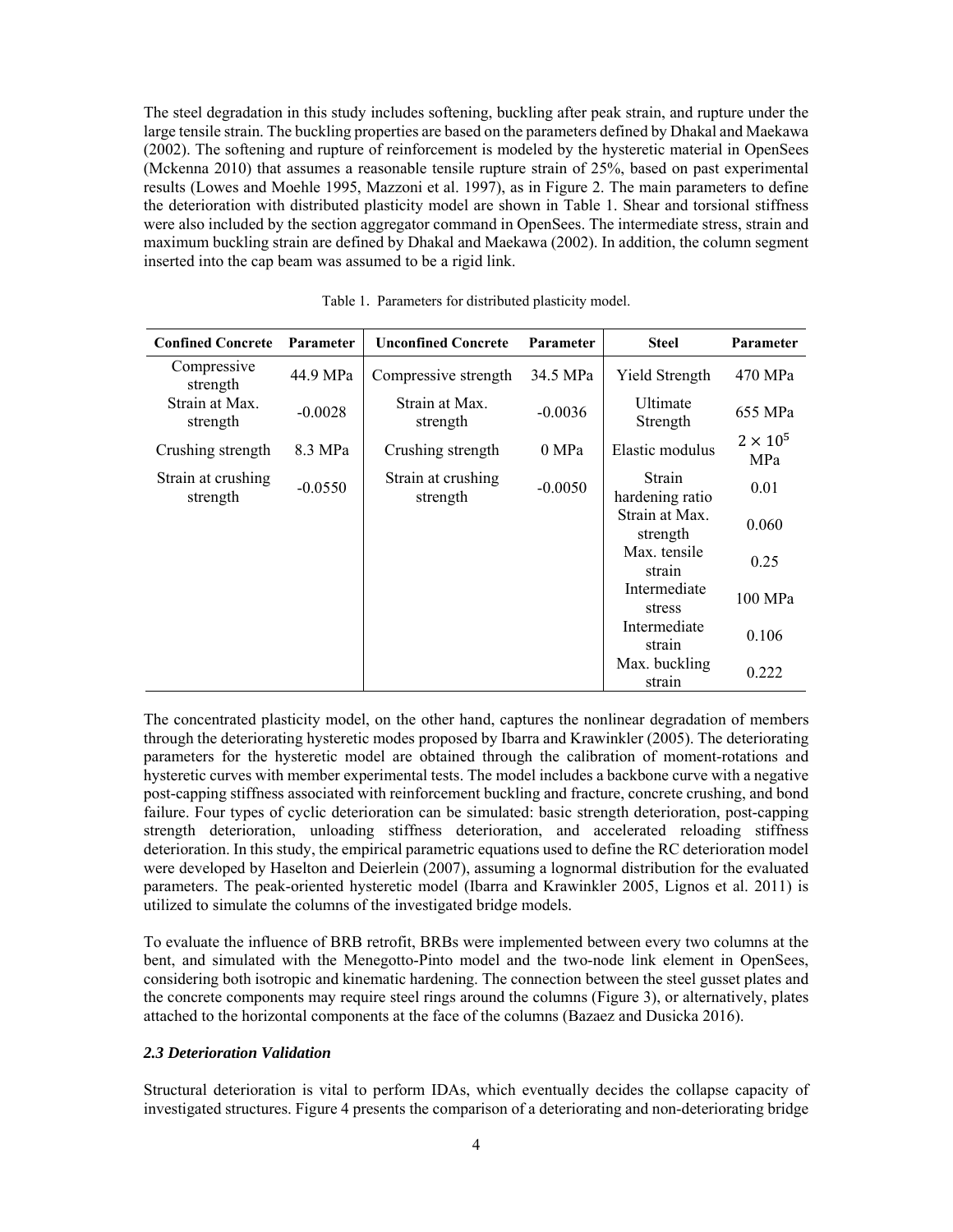bent with distributed plasticity fiber models under monotonic and quasi-static loading protocol. The two models capture the same elastic stiffness, yield strength, and hardening stiffness, based on the bent's property. However, the deteriorating fiber model can capture the post-capping stiffness that represents the failure of concrete and reinforcing steel, while the non-deteriorating fiber model keeps hardening. This discrepancy proves that the non-deteriorating model leads to non-conservative results during quasistatic or dynamic analysis, since more energy is dissipated by a large hysteretic area. Moreover, the nondeterioration model cannot predict structural instability and collapse, since the strength in the hysteretic loops increases as the drift increases (Figure 4b).



Figure 3. Connection between concrete pier and BRB gusset.



Figure 4. Distributed plasticity model with and without deterioration (a) Monotonic (b) Cyclic.

# 3. **CONCENTRATED AND DISTRIBUTED PLASTICITY MODEL FOR TWO-DIMENSIONAL INCREMENTAL DYNAMIC ANALYSES (IDAs)**

Since the concentrated plasticity model is only applicable in 2D analysis, a straight bridge model is used for comparing resulting IDAs from the concentrated plasticity model and the distributed plasticity model. The numerical analyses included 21 far-field records selected from FEMA P695 (FEMA 2009). For each ground motion set, both horizontal records are first rotated to the principal directions. The major principal direction represents the horizontal record with a larger response acceleration  $(S_a)$  at the first period of the bridge in the skew direction. Following an approach similar to that of ASCE 41-06 (ASCE 2007), each set of rotated response spectra was scaled in such a way that the average SRSS response acceleration (S<sub>a SRSS</sub>) in the interval  $0.2T_{1T} \approx 0.1 \text{ s}$  to  $1.5T_{1L} \approx 1.0 \text{ s}$  was equal to 1.3 times the average response acceleration ( $S_{avg}$ ) of the MCE spectra in this interval (in this case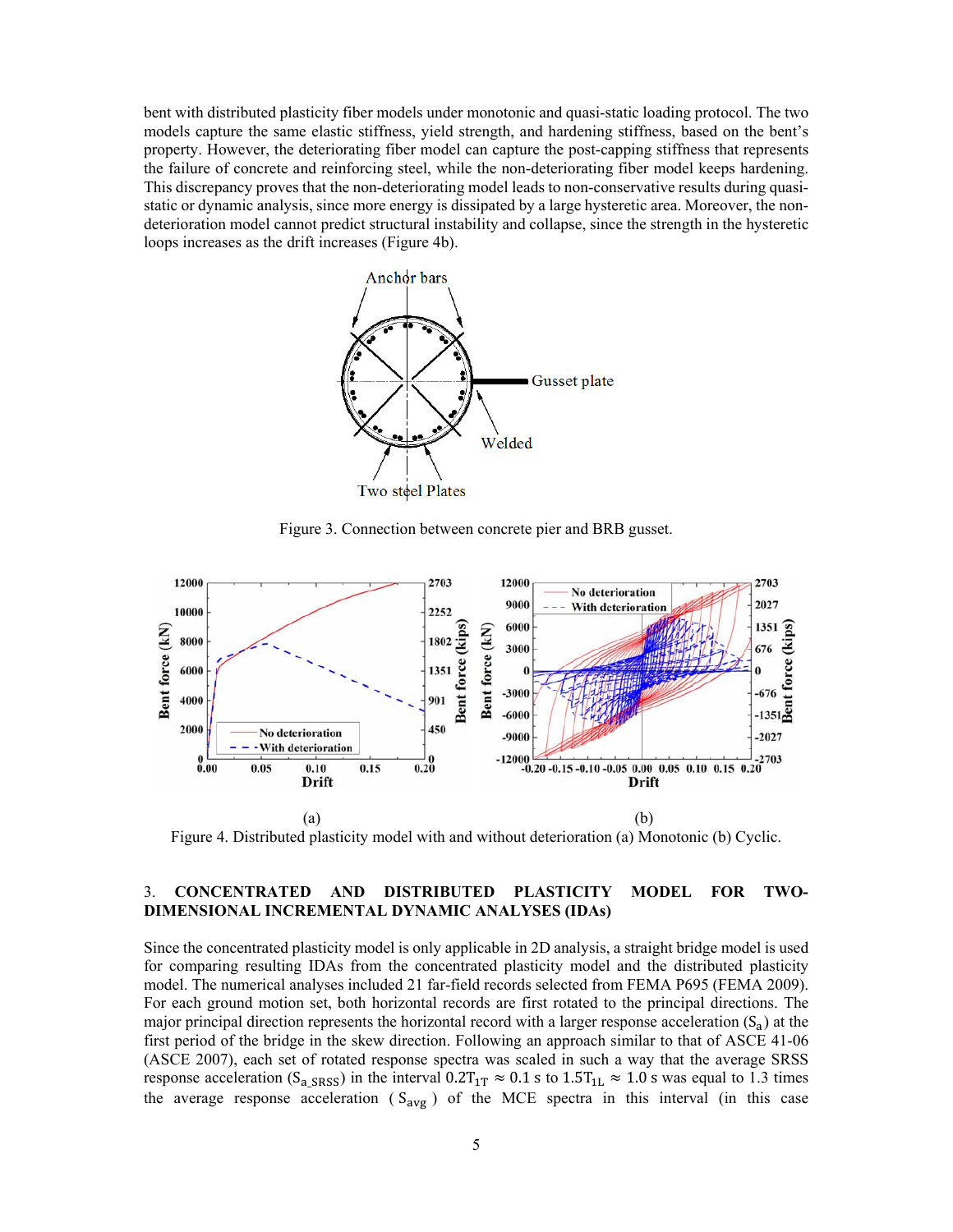$S_{a\_SRSS} = 1.3S_{avg} = 0.933$  g). Time history analyses are then performed for the straight bridge ( $\alpha =$ 0°) under different ground motions and intensity levels. Only one horizontal ground motion is applied along the bridge's transverse direction to keep the analysis in one plane, and thus be able to apply the concentrated plasticity model. Structural global P-Δ effects are considered in these analyses by applying P-Δ coordinate transformations of each bridge column. Note that element P-δ effects are neglected.

In the IDA curves of Figure 5, 21 far-field earthquake records were applied at different seismic levels by scaling  $S_a$  s<sub>RSS</sub> from 0 g to 16 g with an interval of 0.2 g. Individual IDA curves, as well as median, 16<sup>th</sup> and 84<sup>th</sup> percentile curves, were generated for the concentrated plasticity (Figure 5a) and the distributed plasticity (Figure 5b); considering second-order P-Δ effects. The statistical curves predict the median collapse capacities with a difference less than 5% for both models, and the structural collapse can be attributed to a large decrease of the bent column's structural resistance. Also in Figure 5, the investigated bridge model does not collapse only under one set of ground motion, which is predicted by both models. The close seismic performance from the IDAs is evidence of the well-defined material degradation from concrete crushing, buckling and tensile fracture of reinforcement.



Figure 5. Sa/g - θmax relationships for the straight bridge models with  $P-\Delta$ (a) Concentrated plasticity and (b) Distributed plasticity.

#### 4. **BRB FAILURE DEFINITION FOR INCREMENTAL DYNAMIC ANALYSES (IDAs)**

To generate IDAs, the failure drift of BRB components was derived from two estimators. First, the BRB failure drift was assumed to occur at the maximum axial strain the BRB core plate is expected to reach. An inspection of previous experiments shows that the maximum BRB axial strain rarely exceeds 3.5%, which generally equals to the air gap to BRB core yielding length ratio with a manufactured air gap limit of 75-100 mm (Andrews et al. 2009, Xu and Pantelides 2017). The air gap length is an important indication of BRB failure, since typical failures may occur after the BRB reached this limit in the experiments, such as gusset plate buckling, steel casing bulging, and high-mode buckling of the core. In this study, the BRB axial strain limit is defined as 3.5%, which corresponds to a reasonable upper bound approximation based on statistical results.

The second method correlates BRB axial strain to cumulative failure, based on the recommendations from Andrews et al. (2009). They developed an empirical approach to compute the BRB total cumulative plastic ductility (CPD) capacity, using a database of 76 BRB specimens, of which 34 failed via tensile fracture. Andrews et al. (2009) applied the maximum likelihood estimation method, and consider a damage index based on deformation and dissipated energy, to propose BRB total CPD capacity, which is a function of the BRB core cross-section area,  $A_C$ ; the BRB core length,  $L_C$ ; as well as the statistical maximum BRB core area and core length from the 76 cyclic experimental specimens,  $(A<sub>C</sub>)<sub>max</sub>$  and  $(L<sub>C</sub>)<sub>max</sub>$ , respectively. The CPD also depends on the BRB core yield and ultimate strength,  $f<sub>v</sub>$  and  $f<sub>u</sub>$ , respectively; and the BRB core yield strain;  $\varepsilon_{\text{vc}}$ .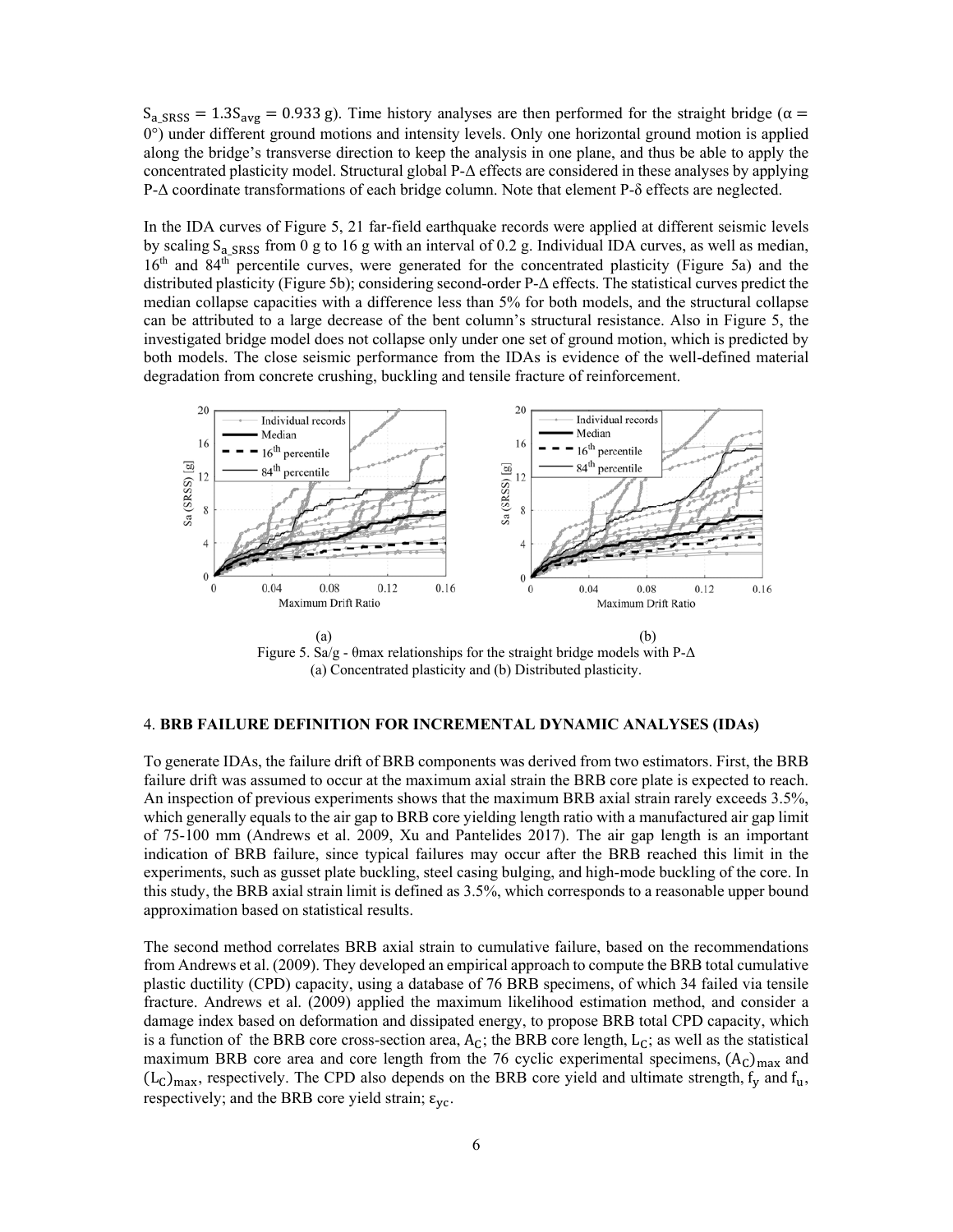$$
TC = 2^{-21.20} \cdot \left(\frac{A_C}{(A_C)_{max}}\right)^{0.425} \cdot \left(\frac{L_C}{(L_C)_{max}}\right)^{0.044} \times \varepsilon_{yc}^{-3.45} \cdot \left(\frac{f_u}{f_y}\right)^{-1.46} \tag{3}
$$

The BRB axial failure strain was then derived for the evaluated bridge, using this CPD criterion. For this purpose, IDAs were carried out on the evaluated bridge model using the 21 far-field records. Figure 6 shows the axial strains reached by the BRB when the total CPD capacity is reached. Note that individual BRB axial strains from Andrews et al. (2009) may reach values higher than 5%, but the median axial strain from the 21 records is 3.1%, which is close to the proposed air gap ratio of 3.5%. Figure 6 also shows that spectral accelerations when the total capacity is reached, are larger than 3 g.



Figure 6. BRB failure under cumulative plasticity ductility method from Andrews et al (2009).

Figure 7 shows the pushover curves for an original three-column RC bent, a combination of two diagonal BRB components, and a BRB retrofitted three-column bent with one BRB component between every column. As observed, BRBs fail once the 3.5% axial strain limit is reached, which is equivalent to a lateral drift of 3.8%. After the BRBs fail, it is assumed that the original RC bent must withstand all the seismic impact, which is reflected by the superposition of the original bent curve and the BRB retrofit bent curve. As structural fuses, BRBs are designed to have a smaller yield displacement than that of the bare bridge bent (El-Bahey and Bruneau 2011, Wang et al. 2016). As a result, the elastic stiffness of BRB components is larger than that of the bare RC bent (Figure 7).



Figure 7. Full scale pushover curves considering collapse capacity of bent and BRBs.

# **5. INCREMENTAL DYNAMIC ANALYSES OF 3D SKEWED BRIDGES WITH BRBS**

The straight bridge used in previous sections is further modified to have different skew abutment angles, α, with respect to the longitudinal axis (Figure 1). The skew angles considered in this study are  $\alpha = 0^{\circ}$ (straight), 18°, 36°, and 54°. Table 2 presents the bridge's first three fundamental periods of vibration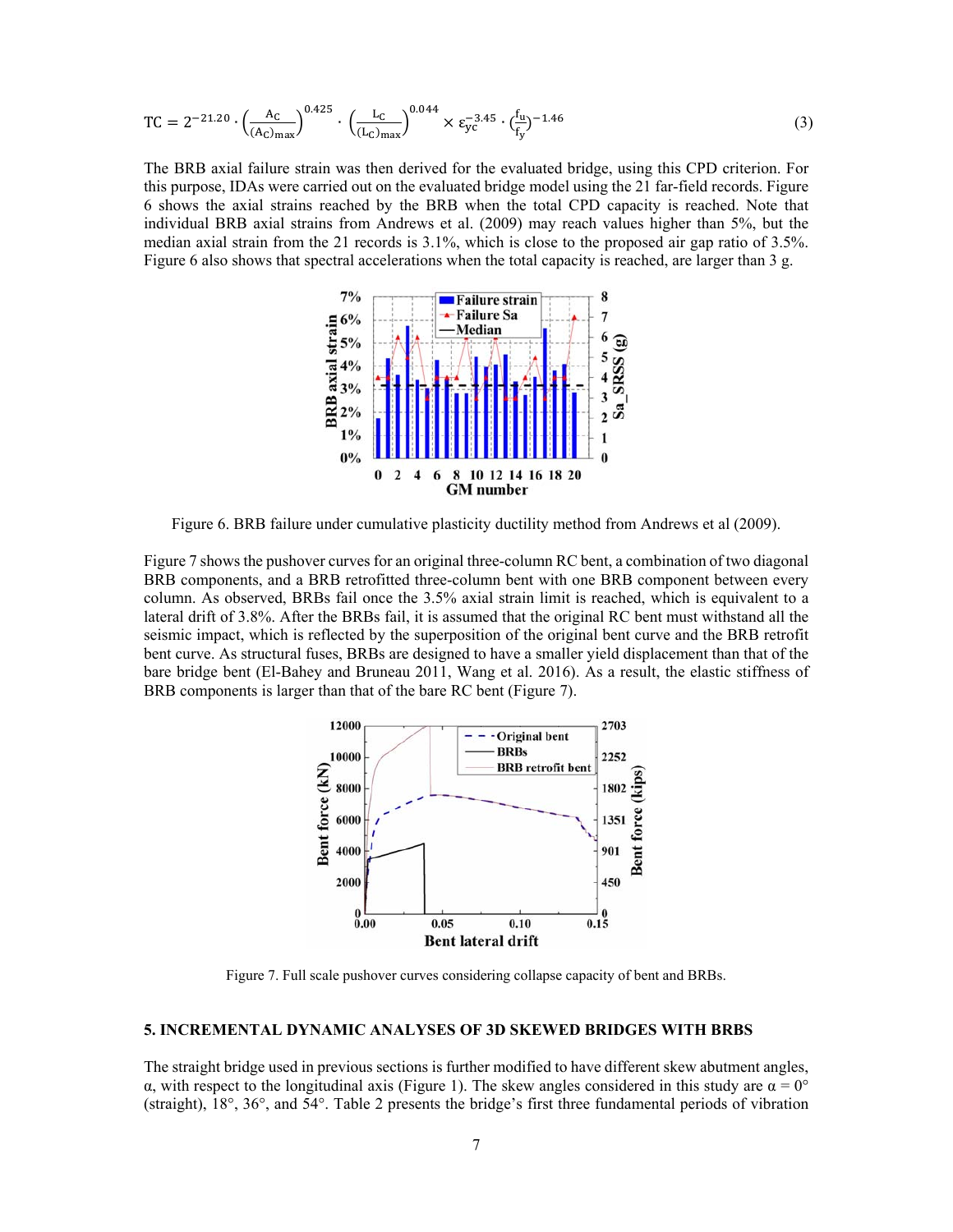for the original and DS-50BRB retrofit bridge models under different skew angles. Due to the orthogonality of the longitudinal and transverse directions of straight bridge models, the BRB retrofit has negligible influence on the longitudinal frequency. As the skew angle  $(\alpha)$  varies from 0° to 54°, the longitudinal period of the original bridge varies by only 3% due to  $\alpha$  variations, whereas the skew direction period varies as much as 15%. These variation increases to 25% for the retrofitted bridges due to the stiffness contribution from the BRB components.

| <b>Bridge Model</b>                | $1st$ (Long. Dir.) | $2nd$ (Skew Dir.) | $3rd$ (Vertical Dir.) |
|------------------------------------|--------------------|-------------------|-----------------------|
| $\alpha$ = 0° (Straight), original | 0.66               | 0.38              | 0.29                  |
| $\alpha$ = 18°, original           | 0.66               | 0.39              | 0.29                  |
| $\alpha$ = 36°, original           | 0.65               | 0.40              | 0.30                  |
| $\alpha$ = 54°, original           | 0.68               | 0.44              | 0.33                  |
| $\alpha = 0^{\circ}$ , DS-50BRB    | 0.66               | 0.28              | 0.29                  |
| $\alpha = 18^{\circ}$ , DS-50BRB   | 0.64               | 0.31              | 0.29                  |
| $\alpha$ = 36°, DS-50BRB           | 0.58               | 0.32              | 0.29                  |
| $\alpha$ = 54°, DS-50BRB           | 0.59               | 0.35              | 0.33                  |

Table 2. Bridge periods of vibration.

Note: BRB lateral resistance contribution is 50% (DS-50BRB).

### *5.1 IDAs of Bridges with Different Skew Angles*

The IDA curves in Figure 8 represent the variation of the maximum drift ratio demand as a function of seismic level,  $S_{a \text{ SRSS}}$  (i.e.,  $S_{a}/g$ - $\theta_{\text{max}}$  relationships). In each time history analysis for the IDAs, two horizontal records are applied in the transverse and longitudinal direction of bridges, which was proved to capture the maximum responses (Wang et al. 2017), as well as one original vertical record. The figure presents individual, median,  $16<sup>th</sup>$  and  $84<sup>th</sup>$  percentile IDA curves until structural instability or complete collapse was reached, as evidenced by the plateau in the curves. Compared to straight bridges (Figure 8a), collapse occurs at smaller drift ratios for the bridges with large skew angles (Figure 8b, 8c, and 8d). For example, the median IDA curve of the 54° skewed bridges becomes flat at 10% drift (Figure 8d), while the median IDA of the straight bridge becomes flat at 14% drift (Figure 8a). A large skew angle reduces the record-to-record (RTR) variability since the dispersion of individual responses is reduced by 10% in the 54° skewed bridge model. However, all bridges with different skew angles have a median collapse capacity variation of less than 5%, because the element's section properties are the same.

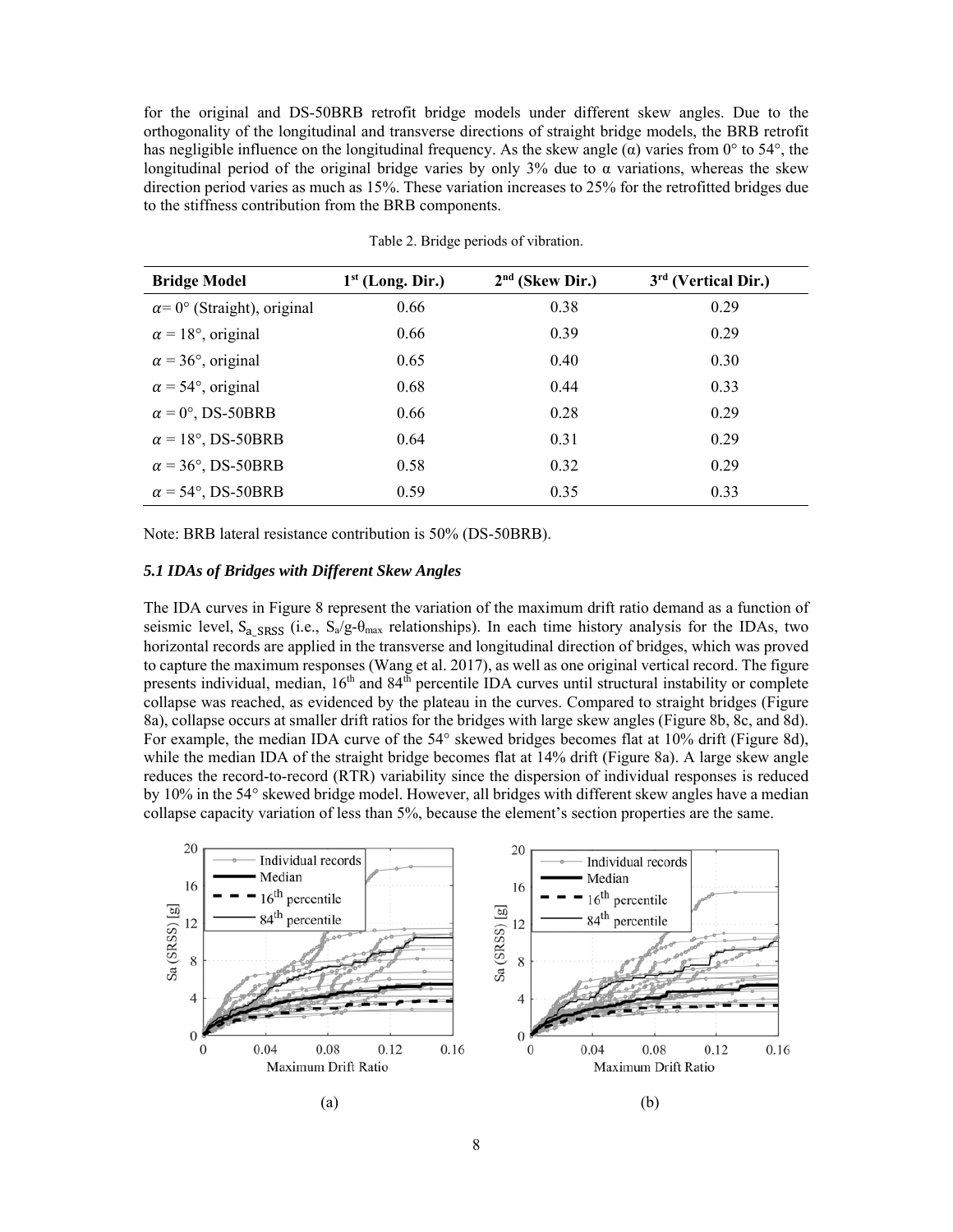

Figure 8. Sa/g - θmax relationships for bridges with different skew (a) 0°, (b) 18°, (c) 36°, (d) 54°.

### *5.2 Effects of BRB Retrofit on Incremental Dynamic Analyses*

This section evaluates the effect of BRB retrofit on the seismic performance of skewed bridges. The BRBs are assumed to reach complete failure when the BRB core axial strain reaches 3.5%. Figures 9a and 8b show the individual and statistical IDAs for the original and retrofitted bridges with a 36° skew angle, respectively. As observed, the variability is smaller for the bridge with BRBs. For example, at a 12% drift, the BRB components reduce the dispersion due to the RTR variability by 23%.



Figure 9. Sa/g –  $\theta$ max relationships for 36° skewed bridges (a) Original, (b) Retrofit.

### *5.3 Mean Annual Frequency of Collapse*

To estimate the effect of BRB implementation on the seismic performance of skewed bridges, the mean annual frequency (MAF) of collapse is computed in this section for the original and retrofitted bridges. The MAF of collapse is obtained from numerical integration methods (Jalayer and Cornell 2003, Ibarra and Krawinkler 2005) that combine fragility curves (FCs) obtained from the IDAs, and hazard curves (HCs) obtained for the bridge location (i.e., Ripon, CA). In this study, FCs were calculated in such a way that the drift fragility is distributed along the horizontal direction of the IDA curves. The MAF of collapse was obtained based on a drift limit commonly associated to imminent collapse to encompass the bridge performance at different seismic levels. In this section, the fragility function is derived based on "horizontal statistics" of the maximum bent drifts at different  $S_{\text{a}S}(s)$  (Figure 10). The collapse FC  $(F_{C, \alpha_{SRS,C}})$  is obtained from the cumulative probability that the drift is more than or equal to a predefined imminent collapse drift [i.e., 2.5% in this study (OES 1995)] at monotonically increasing seismic levels (i.e.,  $S_{\text{acps}}$ ), as shown in Equation 4.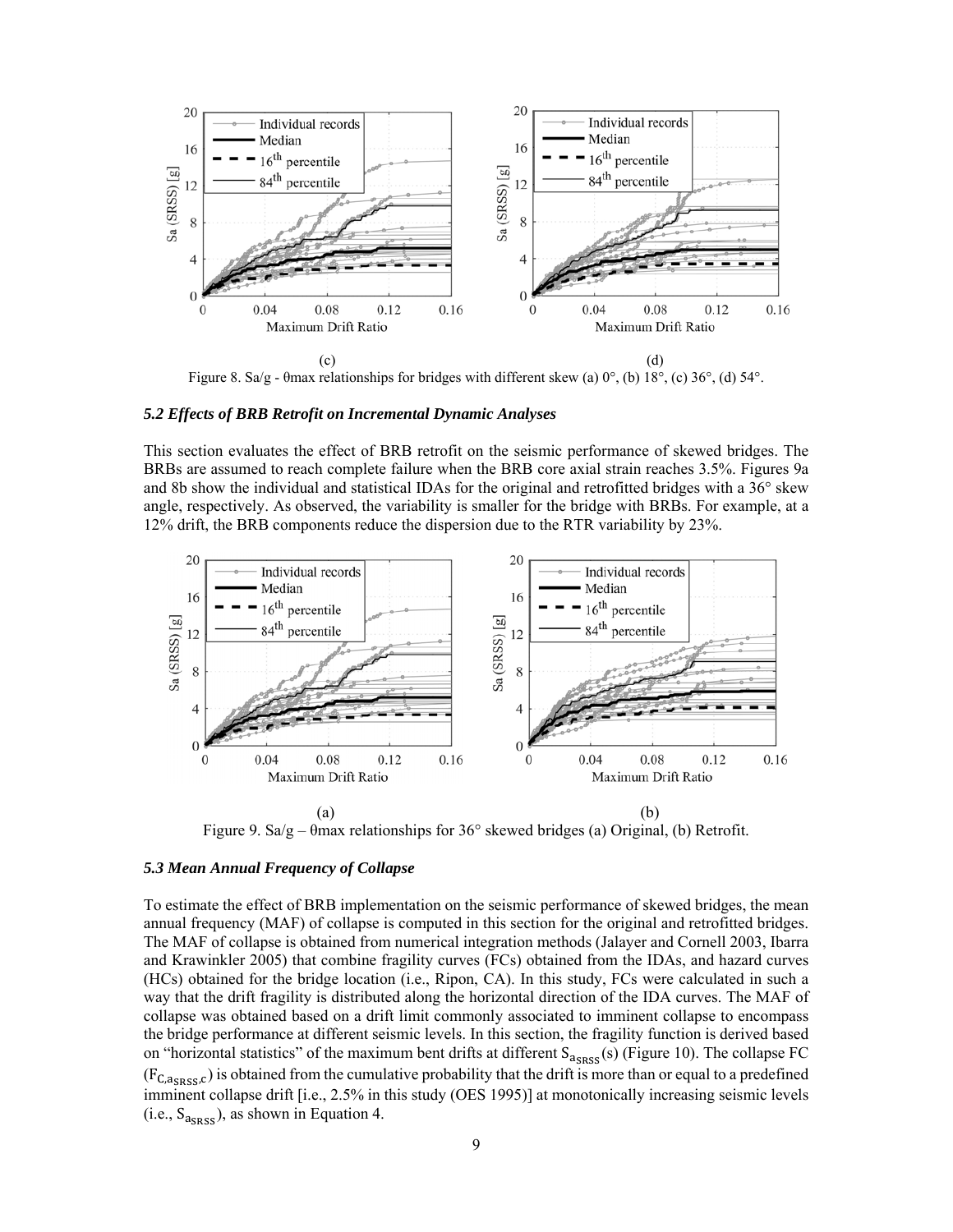

Figure 10. Drift fragility and spectral acceleration fragility.

$$
F_{C,a_{SRSS}}(x) = P[D \le d_c | S_{a_{SRSS}} / g = x]
$$
\n
$$
\tag{4}
$$

$$
\lambda_{\rm c} = \int_0^\infty \rm{FC} \left( F_{C, \rm{a}_{SRSS}, c} \right) \cdot d|\lambda_{\rm a}(x)| \tag{5}
$$

The computed FCs for the 36° skewed bridges before and after being retrofitted with BRBs are shown in Figure 11, assuming an imminent collapse limit state of 2.5% drift ratio. To generate these FCs, the bridges were subjected to 3D ground motion sets, with two scaled horizontal accelerations, and the corresponding original vertical acceleration. The MAF–Orig. and MAF–Retrof. curves in Figure 11 denote the MAF of imminent collapse under monotonically increasing spectral accelerations for the original and retrofitted bridges, respectively. The HC used in the calculations is also shown, as well as the probability distribution functions (PDFs) resulting from the integration in Equation 5. The MAFs of imminent collapse for the original and retrofitted bridges are denoted as  $\lambda_{C\_{Orig}}$  and  $\lambda_{C\_{Retrof}}$ , respectively. In the 36° skewed bridge model, BRB retrofit can reduce the MAF of the imminent collapse from about 6.89  $\times$  10<sup>-6</sup> to 1.21  $\times$  10<sup>-6</sup>, as shown in Figure 11, with a reduction of approximately 80%. The PDF curves also show that the  $S_a$  threshold for potential collapse increases from 0.48 g in the original bridge to approximately 0.80 g in the retrofitted bridge.



Figure 11. HC, FC, and MAF of the collapse of a 36° skewed bridge due to  $S_{a \text{ sRSS}} = x$  at T = 0.5s.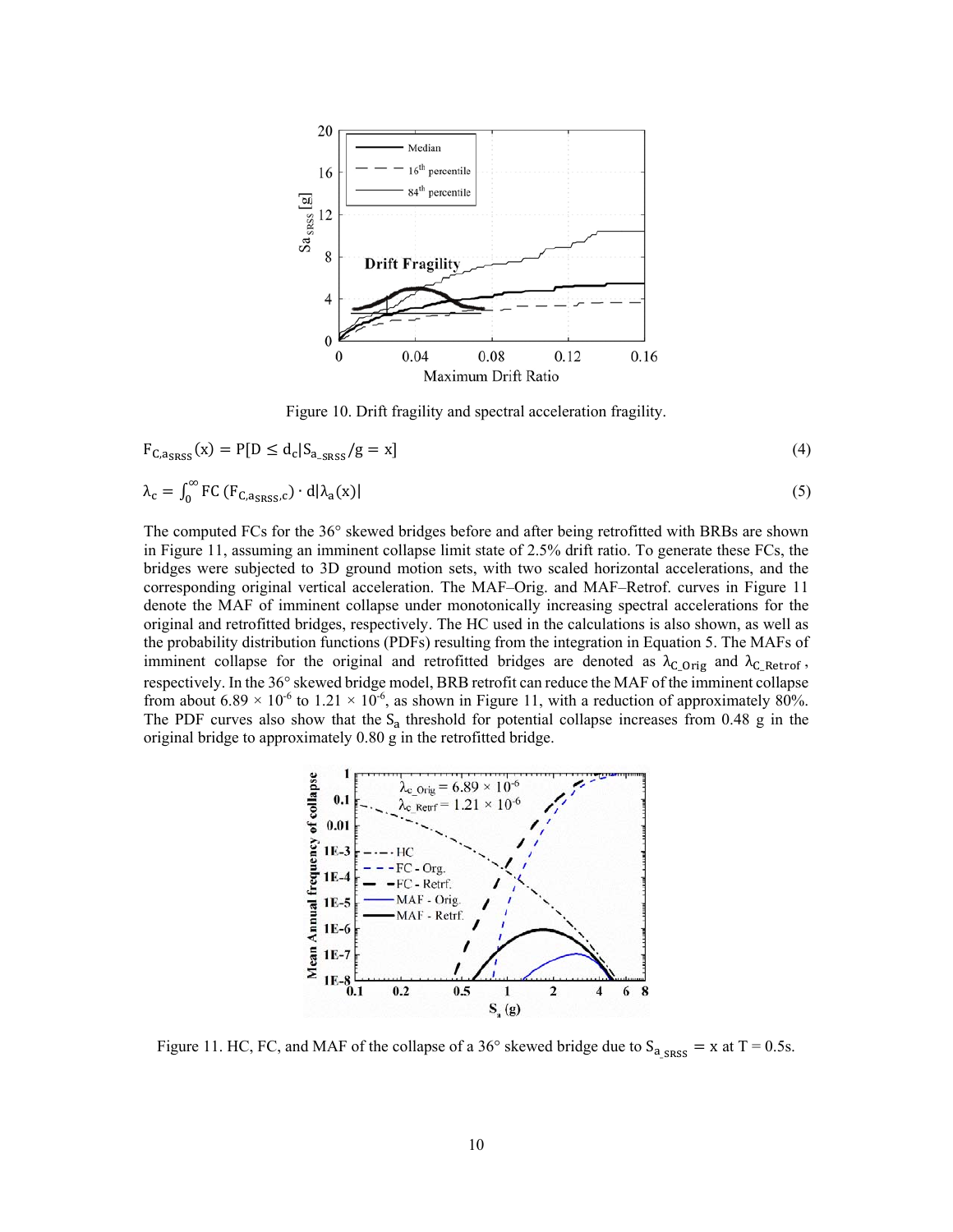# **6. CONCLUSIONS**

This study provides a systematic approach to estimate the deterioration and collapse capacity of skewed bridges retrofitted with buckling restrained braces (BRBs) by performing three-dimensional incremental dynamic analysis (IDAs), based on a distributed plasticity fiber model. This model was calibrated with a concentrated plasticity model to ensure that it can predict structural instability. The main findings are as follows:

(1) The structural deterioration of the reinforced concrete bridge is caused by concrete crushing, and buckling of the reinforcement, among other factors. The distributed plasticity fiber model can reproduce the material deterioration of concrete bridges and, in combination with predefined BRB failure modes, can predict the seismic behavior and collapse capacity of skewed bridges retrofitted with BRBs.

(2) A larger bridge skew angle has a negligible effect on the median of the maximum lateral drift ratio. However, a larger skew angle reduces record-to-record (RTR) variability by about 10%. This reduction is from the contribution of both horizontal ground motions, and the lack of orthogonality between the longitudinal and the bent direction in skew bridges.

(3) The BRB failure was assumed to be controlled by the air gap length between the concrete and steel core. Typical manufacturer air-gap dimensions lead to a BRB failure limit at about 3.5% axial strain, which is equivalent to a 3.8% bent lateral drift ratio in this study. A second criterion based on BRB cumulative plastic ductility failure indicates that the above failure threshold is an upper limit for the evaluated retrofitted bridge subjected to the 21 FEMA ground motions.

(4) The retrofit increases the bridge collapse capacity at large drifts by only  $10 - 15\%$ , since BRBs are assumed to fail at a 3.8% lateral drift ratio. However, the retrofit reduces the bridge mean annual frequency for imminent collapse by 80%, which is defined at a lateral bent drift ratio of 2.5%.

(5) The distributed plasticity model is an effective tool for performing three-dimensional IDAs up to the collapse limit state, as long as adequate constitutive relationships are provided for the concrete and steel materials.

# **7. ACKNOWLEDGMENTS**

The authors are grateful to Mountain Plains Consortium (MPC) for the financial support for this research under project MPC-421. The authors also thank Dr. Peyman Kaviani, Prof. Farzin Zareian and Marta De Bortoli for providing the original bridge model in OpenSees.

### **8. REFERENCES**

Andrews B, Fahnestock L, Song J (2009). Ductility capacity models for buckling-restrained braces. *Journal of Construction Steel Research*, 65(8), 1712-1720.

ASCE. (2007). Seismic rehabilitation of existing buildings (ASCE41-06), Reston, VA.

Bazaez R, Dusicka P (2016). Cyclic behavior of reinforced concrete bridge bent retrofitted with buckling restrained braces. *Engineering Structures*, 119, 34-48.

Billah A, Alam M (2014). Seismic performance evaluation of multi-column bridge bents retrofitted with different alternatives using incremental dynamic analysis. *Engineering Structures*, 62, 105-117.

Caltrans. (1999). Caltrans seismic design criteria version 1.1. Sacramento, CA.

Celik O, Bruneau M (2009). Seismic behavior of bidirectional resistant ductile end diaphragms with buckling restrained braces in straight steel bridges. *Engineering Structures*, 31(2), 380–393.